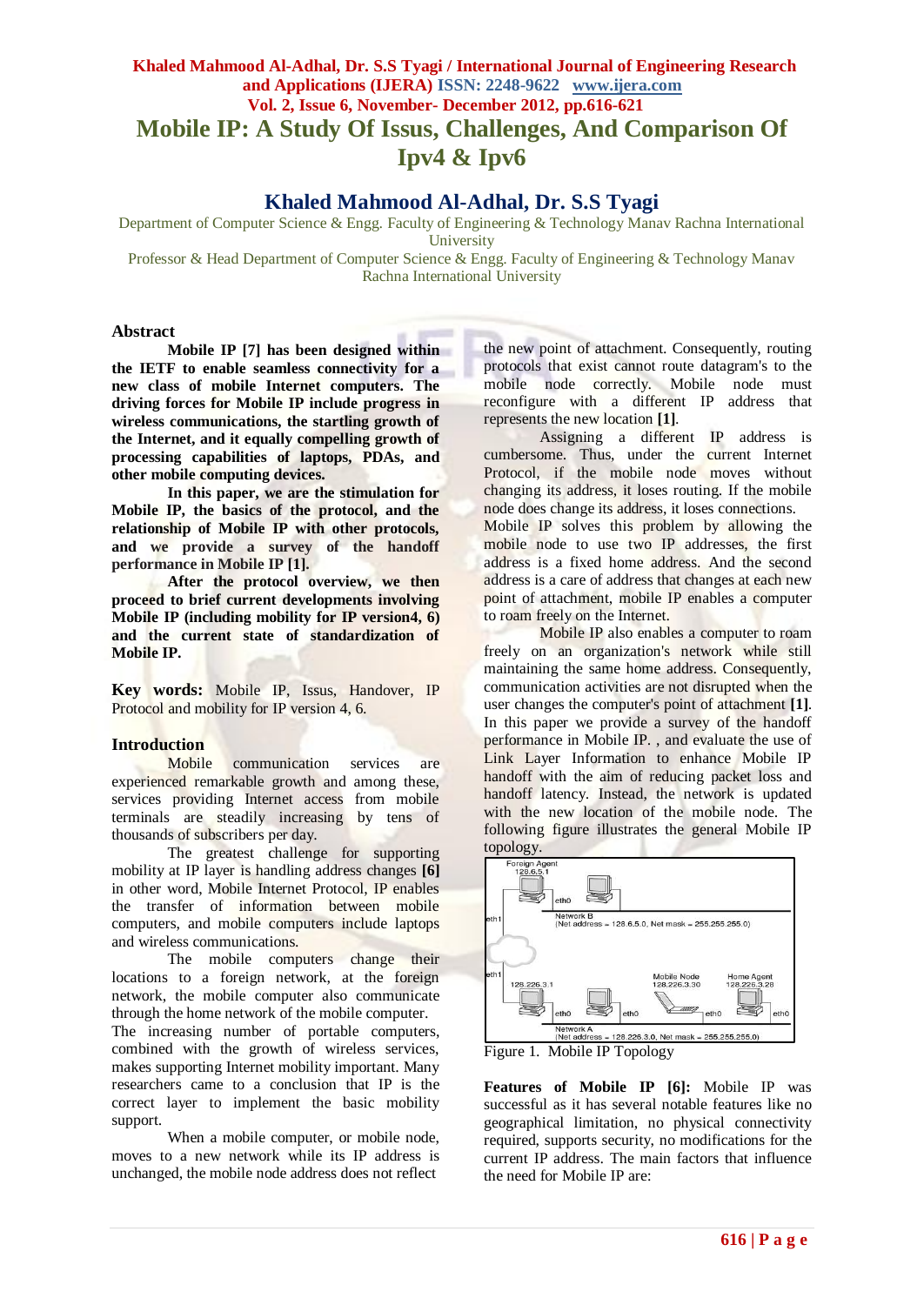п

 $\overline{a}$ 

- Mobility Support, increased number of mobile users.
- Standardization, uses the current IP Protocol
- Inter-Operability, can be used across different service providers
- Alternative Technologies, lack of proper alternatives other than Mobile IP
- IPv4 Availability, limited availability of IPv4 address necessitates the need for Mobile IP
- Improved Security, while registering with the home agent.

### **Problems of Mobile IP:**

Although growing rapidly, Mobile IP still has the following problems:

(1) "Triangle routing" Problem: The Communication Host (CH) has to send packets to the Mobile Host (MH) via the Home Agent (HA), while the MH sends packets directly to the CH. As the communication in the two directions follows different routes, the problem of "triangle routing" arises, which leads to low efficiency especially when the MH is far away from the HA and the CH is near to the MH.

(2) Handoff Problem: Handoff problem means that the HA sends the IP packets of the MH to the original foreign network via the tunnel because it doesn't know the latest Care of Address (CoA) of the MH during the period starting when the MH leaves the original foreign network and ending when the HA receives the new registration address of the MH. As a result, these dropped IP packets have an influence on the communication between the MH and the CH especially when handoff occurs frequently or the MH is far away from the HA.

(3) Problem of Intra-Domain Movement: The frequent intra-domain movement of the MH within a small area will lead to frequent handoff. Consequently, great amounts of registered messages are generated in the network and the network performance is greatly affected.

(4) QoS Problem: In the mobile environment, it is hard to provide QoS over Mobile IP due to dynamically varying wireless network topologies, limited network resources, unpredictable effective bandwidth and high error rate.

**Overview IP Mobile:** Mobile IP, *Mobile Internet Protocol* has been proposed by IETF to support portable IP addresses for mobile devices that often change their network access points to the Internet. In the basic of mobile IP protocol, datagram's sent from wired or wireless hosts and destined for the mobile host that is away from home, it have to be routed through the home agent. Nevertheless, datagram's sent from mobile hosts to wired hosts can be routed directly **[4]**.

**Terminology [2]:** Before getting into more details, it is a good idea to frame the discussion by setting some terminology, adapted from the mobile IP specification. Mobile IP introduces the following new functional entities [1].

**Mobile Node (MN):** It is a host or router that changes its point of attachment from one network or sub network to another. A mobile node may change its location without changing its IP address, it may continue to communicate with other Internet nodes at any location using its (constant) IP address, assuming linklayer connectivity to a point of attachment is available.

**Home Agent (HA):** A router on a mobile node's home network, which tunnels datagram's for delivery to the mobile node when it is away from home, and maintains current location information for the mobile node and tunnels packets for delivery to the MN when it moves away from its home network.

**Foreign Agent (FA):** A router on a mobile node's visited network, which provides routing services to the mobile node while, registered. The foreign agent detunnels and delivers datagram's to the mobile node that were tunneled by the mobile node's home agent. For datagram's sent by a mobile node, the foreign agent may serve as a default router for registered mobile nodes.

**Correspondent Node:** A peer with which a MN communicates is called a correspondent Node (CN). A CN may be either mobile or stationary. If the node is mobile, it transmits and receives the packet via the HA on the other hand if the node is stationary, it transmits and receives the packet via a traditional IP router that has no mobility management capabilities.

**Mobile IP basic operation:** Mobile IP is a way of performing three related function:

1. Agent Discovery: Mobility agents advertise their availability on each link for which they provide service.

2. Registration: When the mobile node is a way from home, it registers its care-of address with its home agent.

3. Tunneling: In order for datagram's to be delivered to the mobile node when it is away from home, the home agent has to tunnel the datagram's to the careof address **[4]**.

The following figure shows a mobile node that resides on its home network, Network A, before the mobile node moves to a foreign network, Network B. Both networks support Mobile IP.

The mobile node is always associated with the home address of the mobile node, 128.226.3.30 **[1]**.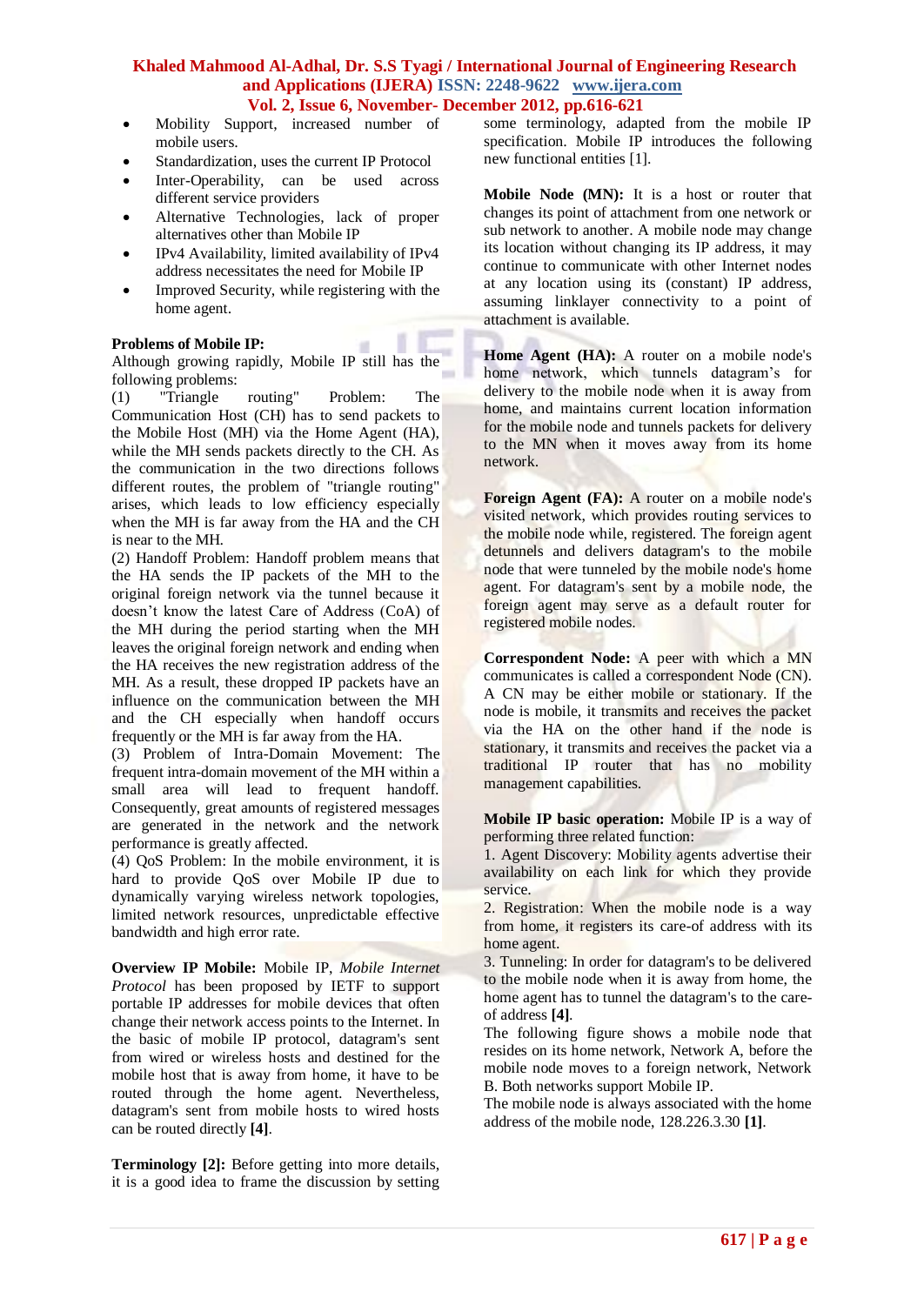

Figure 2. Mobile Node Residing On Home Network

The following figure shows a mobile node that has moved to a foreign network, Network B. Datagram's that are destined for the mobile node are intercepted by the home agent on the home network, Network A. The datagram's are encapsulated. Then, the datagram's are sent to the foreign agent on Network B. The foreign agent strips off the outer header. Then the foreign agent delivers the datagram to the mobile node that is located on Network B.



Figure 3. Mobile Nodes Moving to a Foreign Network

**Protocol overview:** Now, we will go into more detail about the various parts of the protocols.

**Mobile Agent Discovery:** The agent discovery procedure used in Mobile IP is based on the Internet Control Message Protocol (ICMP) router advertisement standard protocol. Agent advertisements are typically broadcast at regular intervals (e.g., once a second, or once every few seconds) and in a random fashion, by HA and FA.

When a MN is away from home, it wants to find agents so that it does not lose access to the Internet. There are two ways of finding agents **[7]**.

Firstly; selecting an agent from those periodically advertised.

Secondly; sending out a periodic solicitation until it receives a response from a mobility agent. MN thus gets its COA, which may be dynamically assigned or associated with its FA.

A mobility agent advertising its services on a link transmits agent advertisements **[1]**. MNs use these advertisements to determine their current point of attachment to the Interne.

**Registration:** A MN registers whenever it detects that its point-of attachment to the network has changed from one link to another. MN registers its COA with it's HA in order to obtain service, the registration process can be performed directly from the MN, or relayed by the FA to the HA, depending on whether the COA was dynamically assigned or associated with its FA **[8]**.

**Tunneling:** Tunneling is the method used to forward the message as described in Fig3, from HA to FA and finally to the MN.

After a MN returns home, it deregisters with it's HA to drop its registered COA. In other words, it sets its COA back to its home address. The MN achieves this by sending a registration request directly to it's HA with a lifetime set to Zero. There it has no need to deregister with the FA because the service expires automatically when the service time expires **[8]**.



Figure 4. Tunneling Operation in Mobile IP

The source, encapsulator, decapsulator, and destination are separate nodes. The encapsulator node is considered as the entry point of the tunnel, and the decapsulator node is considered as the exit point of the tunnel.

Encapsulation is the mechanism of taking a packet consisting of packet header and data, putting it into the data part of a new packet. Encapsulation is a very general technique, used for many different reasons including multicast, multiprotocol operations, authentication, privacy, traffic analysis, and general policy routing.

Decapsulation is the reverse process of encapsulation. During service time (after the registration process and before the service time expiration), MN gets forwarded packets from FA, which were originally sent from the MN's HA.

**Rout optimization of Mobile IP:** We first provide an overview of the mobile Internet Protocol (MIP) **[2]**, including the "triangle routing" problem and the route optimization in mobile IP.

Mobile IP, the mobility support for IP, enables a mobile host (MH) to send datagram's to the correspondent host (CH) directly, routed by its home agent (HA) and foreign agent (FA)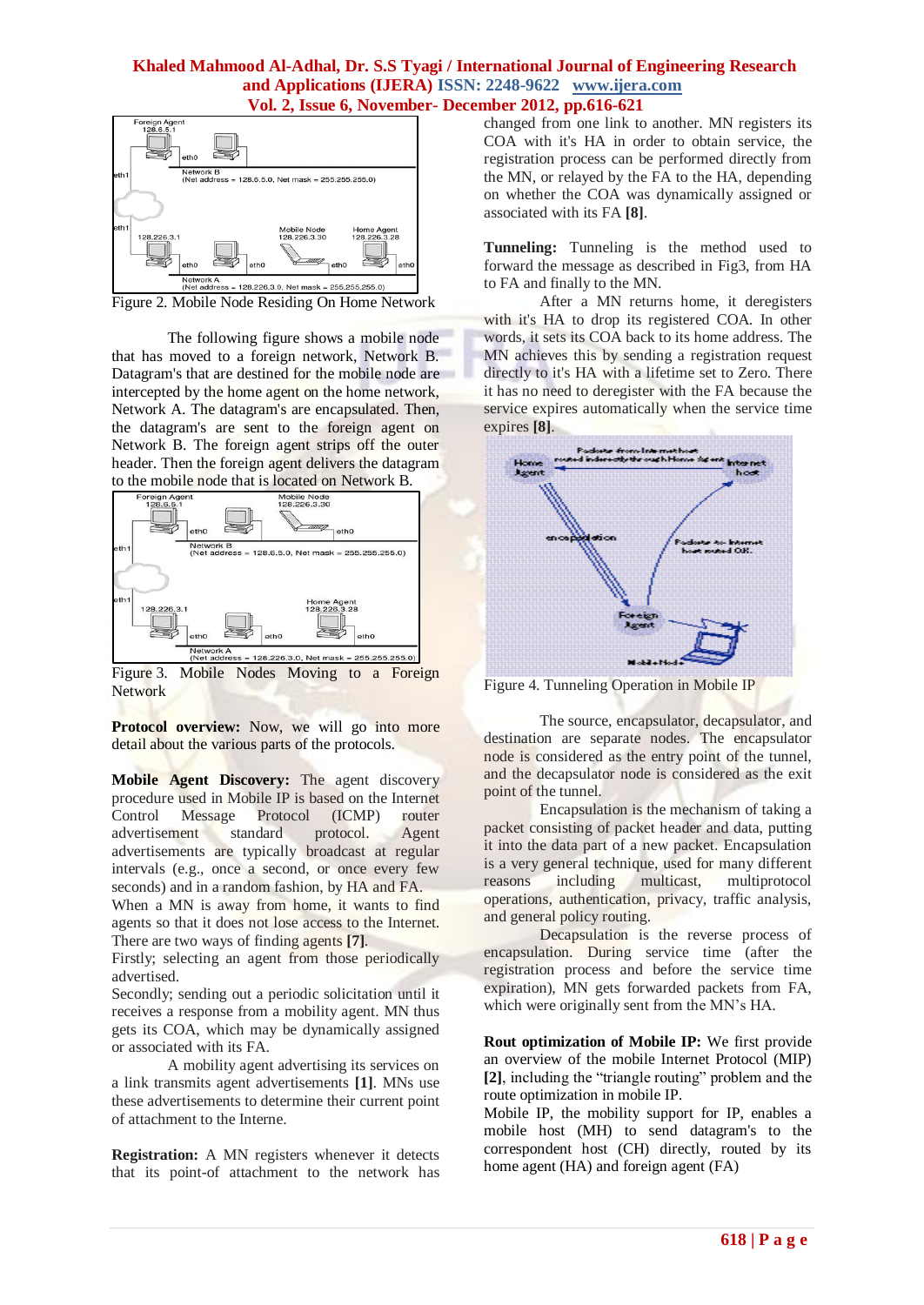However, packets from CH to MH have to be routed through three different (sub) networks: the CH's subnet, the HA's subnet, and the FA's subnet where the MH is currently located.

Therefore, packets destined to the MH are often routed along paths that are significantly longer than optimal. This redundant routing in mobile IP is known as "triangle routing **[3]**.



Figure 5. Triangle routing

This represents a routing asymmetry which is potentially noticeable and annoying to mobile users. It also sets up the home agent to be a single point of failure in the path to all the mobile nodes on the home network, and substantially increases the vulnerability of network operation on the mobile node to random congestion and traffic outages in the Internet **[1]**

Route optimization addresses this problem by requiring all hosts to maintain a binding cache containing the care-of address of MHs. The binding cache is a cache of mobility bindings of mobile nodes, maintained by a node to be used in tunneling datagram's to mobile nodes. Route optimization extension to mobile IP includes four messages: binding update, binding warning, binding request, and binding acknowledgment.

A binding update message is used to inform the CH of the MH's current mobility binding. The binding warning message is used to transmit warnings that a binding update message is needed by one or more correspondent hosts **[2]**.



Fig 6.A. MN to CN in Basic Operation



Fig 6.B. CN to MN in Basic Operation

Route optimization can be described in four parts:

- binding cache maintenance,
- smooth Handoffs,
- registration Key management,
- Special Tunnels.

The first three of these topics will form the topics of the next brief subsections.

**Binding cache maintenance:** In order to deliver bindings to correspondent nodes, route optimization defines four new messages sent to the same port (via UDP) as the base Mobile IP protocol:

- binding Warning (informs correspondent node that it should get a new binding),
- **•** binding Request (correspondent node asks for a new binding),
- binding Update (correspondent node receives a new binding),
- Binding Acknowledgement (correspondent node acknowledges receipt).

The handling of these messages is fairly straight forward, with the following observations:

- the home agent typically delivers Binding Updates to the correspondent node, if the correspondent node sends a packet to the mobile node at its home address,
- thus, delivery of Binding Updates has to be drastically rate limited, since most correspondent nodes will not implement support for Binding Updates in the near future,
- the mobile node typically does not deliver the Binding Updates,

A correspondent node with a stale binding will tunnel packets to the wrong care-of address. The foreign agent at the stale care-of address should send a binding warning to either the correspondent node, or to the home agent.

Just as with a Registration Request to a home agent, a Binding Update could create the opportunity for mischief if accepted from an unauthorized agent.

To protect against this, a correspondent node should not process any Binding Update unless it can be certain that the update was sent either by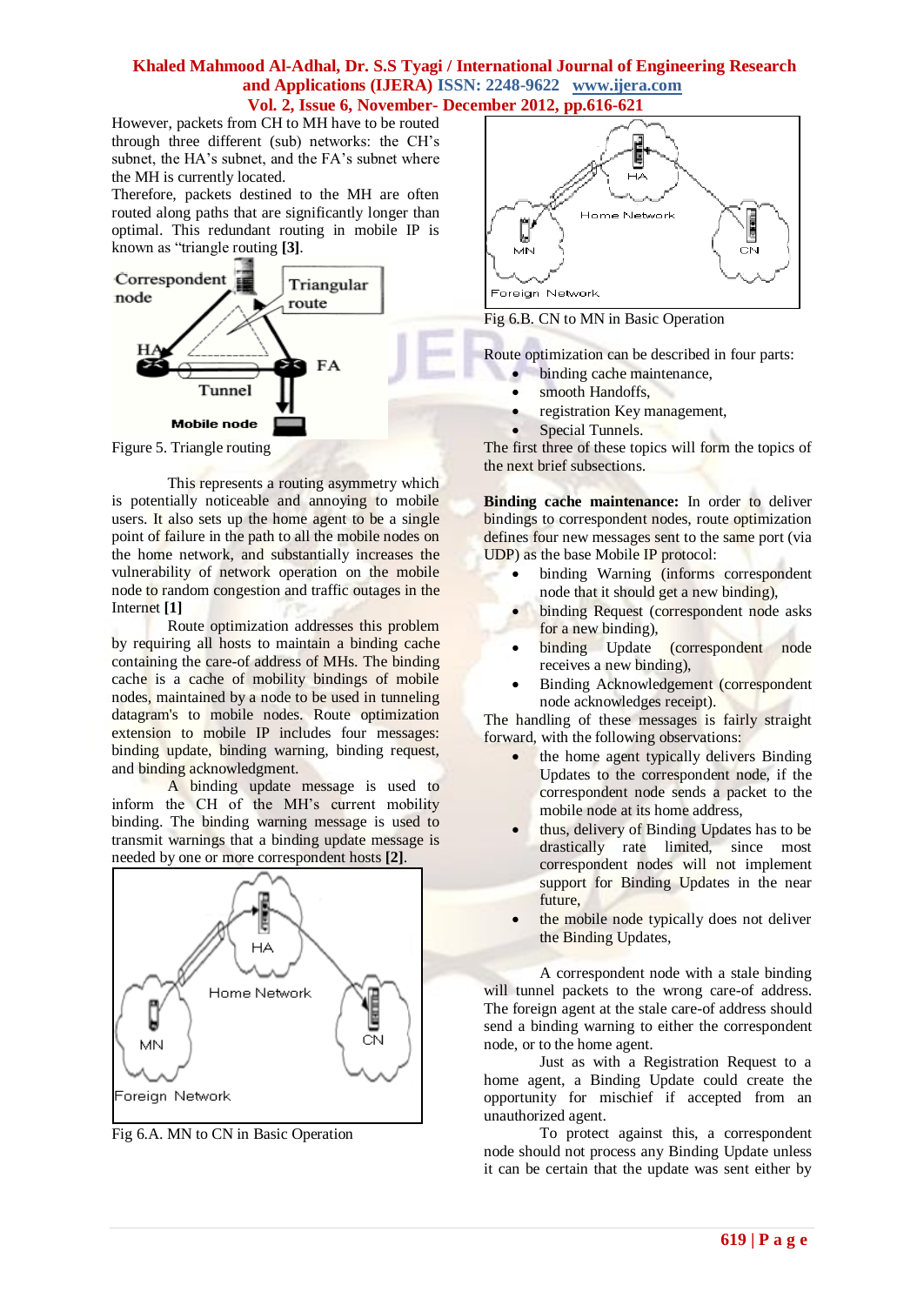the mobile node or on behalf of the mobile node by an authorized agent such as the mobile node's home agent. An authentication extension to the Binding Update message is provided for this purpose.

**Smooth handoffs:** One interesting case is the delivery of a Binding Update to the mobile node's previous foreign agent whenever the mobile node moves to a new care-of address.

If this action is performed, the previous foreign agent can then deliver packets to the mobile node at its new care-of address. In doing this, the opportunity for dropping packets is drastically reduced, especially if the mobile node notifies its foreign agent immediately upon arrival at its new care-of address – even before the new registration process has completed.

To affect this smooth handoff, a *Previous Foreign Agent Notification* message has been defined. In this message, the mobile node creates all the information needed by its new foreign agent to deliver an authenticated Binding Update to the previous foreign agent.

The previous foreign agent is *required* to send a Binding Acknowledgement to the mobile node at its new care-of address.

As it happens, a foreign agent is modeled as a cheap and largely passive device in Mobile IP. It's not necessarily the type of network appliance that would keep a long list of clients and their respective security associations.

Thus, route optimization offers a variety of protocol messages enabling the establishment of a *registration key*, which can then be used to authenticate future Binding Update messages from the mobile node after it moves to another point of attachment. These messages are the subject of the next section.

**Registration key establishment:** To enable smooth handoffs, the mobile node needs a security association with its foreign agents.

This can be provided by using the appropriate messages piggybacked onto the base Mobile IP Registration Request message. At the conclusion of the registration process when the mobile node receives the Registration Reply, these key establishment messages allow the distribution of the registration key to both the mobile node and the foreign agent.

Typically, an appropriate key request message is appended to the Request message, and the corresponding key reply messages are appended to the reply.

There are a number of specific messages defined, in order to allow a great deal of exibility in the still-emerging area of key management. Among the possible scenarios, there are the following:

- The foreign agent could have a public key,
- the mobile node could have a public key,
- the foreign agent and mobile node could carry out a Diffie-Hellman key exchange,
- the foreign agent could share a security association with the home agent,
- The foreign agent could share a security association with the mobile node.

In any of these cases, a registration key can be securely established. In all but the last case, the registration key messages are authenticated to the mobile node by the home agent, which has the effect of eliminated most common *man-in-the-middle*  attacks. Such attacks are particularly worrisome in a wireless environment with access mediated by an anonymous foreign agent.

### **Mobile IPv4 Overview [4]:**

IP version 4 assumes that a node's IP address uniquely identifies the node's point of attachment to the Internet.

Therefore, a node must be located on the network as indicated by its IP address in order to receive datagram's destined to it; otherwise, datagram's destined to the node would be undeliverable. For a node to change its point of attachment without losing its ability to communicate, currently one of the two following mechanisms must typically be employed:

- 1. The node must change its IP address whenever it changes its point of attachment.
- 2. Host-specific routes must be propagated throughout much of the internet routing fabric.

Both of these alternatives are often unacceptable. The first makes it impossible for a node to mention transport and higher layer connections when the node changes location. The second has obvious and server scaling problems, especially relevant conceding the explosives growth in sales of notebook (mobile) computers.

A new scalable mechanism required for accommodating node mobility within the Internet **[6]**.

**Mobile IPv6 Overview**: Mobile IPv6 is the current protocol and in the present, routers are more faster and new technologies are reduced the Internet delay (delay incurred in transmitting packets from one network to another). Mobility support in IPv6 is particularly important, as mobile computers are likely to account for a majority or at least a substantial fraction of the population of the Internet during the lifetime of IPv6. The Mobile IPv6 protocol is just as suitable for mobility across homogeneous media as for mobility across heterogeneous media. For example, Mobile IPv6 facilitates node movement from one Ethernet segment to another as well as it facilitates node movement from an Ethernet segment to a wireless